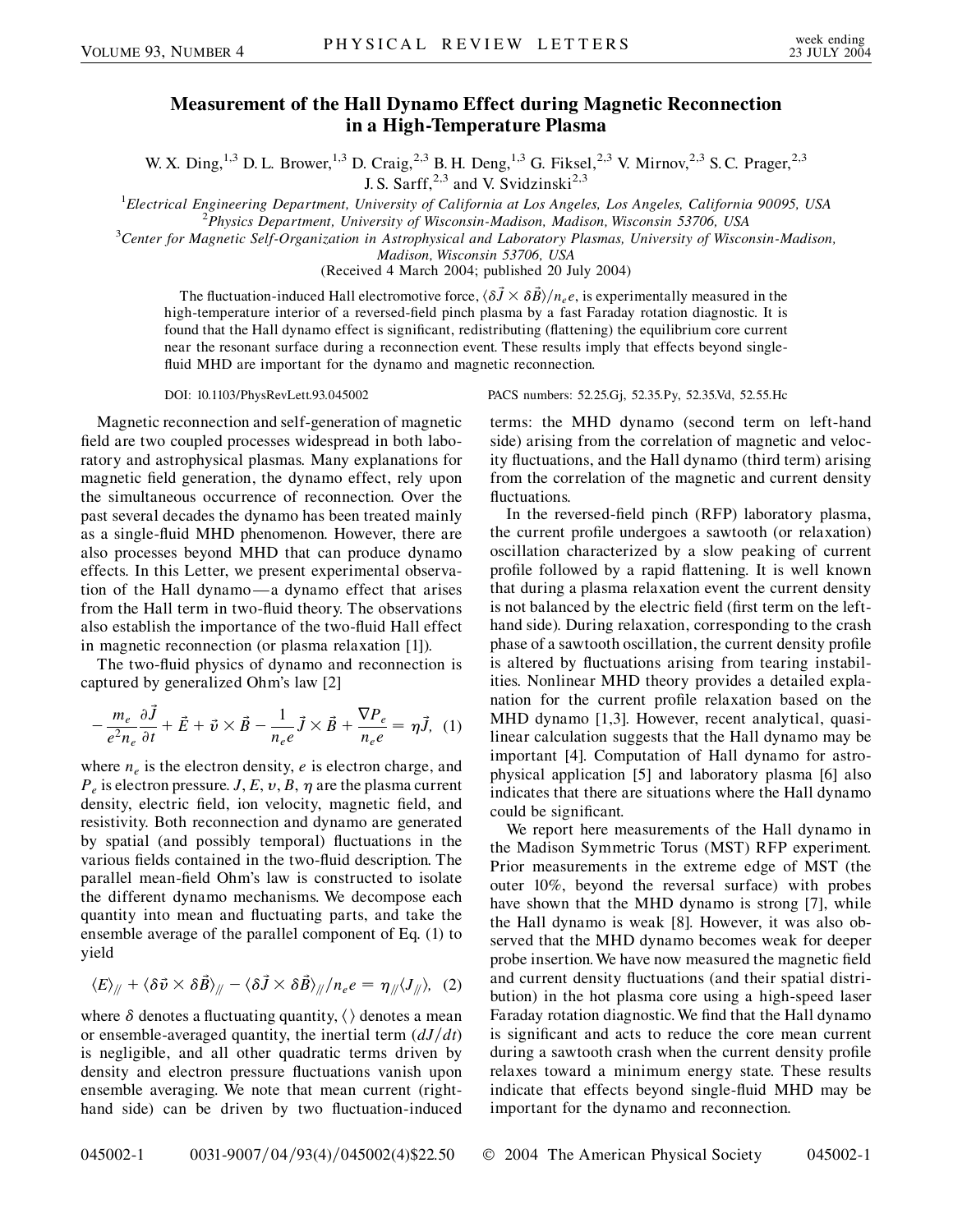

FIG. 1. Dynamics of (a) equilibrium current density at the magnetic axis, (b) inductive equilibrium electric field, and (c) local current density fluctuation near the resonant surface for (1*;* 6) mode during plasma relaxation event (sawtooth crash).

MST is a device with major radius  $R_0 = 1.5$  m, minor radius  $a = 0.52$  m, discharge current  $350 \sim 400$  kA, lineaveraged electron density  $\bar{n}_e \sim 1 \times 10^{19} \text{ m}^{-3}$ , and electron temperature  $T_{eo} \sim 300$  eV. MST plasma is confined by the toroidal magnetic field  $B_{\phi}$  and comparable poloidal magnetic field  $B_{\theta}$ . Safety factor  $q(r)$  =  $\frac{r}{R_0}[B_\phi(r)/B_\theta(r)] \leq 0.2$  on the magnetic axis and monotonically decreases toward plasma edge where it reverses sign. Magnetic fluctuations in MST have a broad spectrum but are dominated by core resonant tearing modes with poloidal, toroidal mode numbers  $m = 1$ ,  $n = 5{\text -}10$ , respectively. Typically, the core resonant (1*;* 6) mode has the largest amplitude and will be the focus of this Letter. Magnetic field, magnetic field fluctuations, and current density fluctuations are measured by a fast (up to  $\sim$  1  $\mu$ s) Faraday rotation diagnostic [9] where 11 chords (chord separation  $\sim$ 8 cm) probe the plasma cross section vertically. MST discharges display a sawtooth cycle in many parameters. Prompt reduction of the current density  $J_0$  at the magnetic axis during a typical plasma relaxation event is shown in Fig. 1(a). All measured quantities in parallel Ohm's law are ensemble averaged over these reproducible sawtooth events. The induced toroidal electric field during relaxation is shown in Fig. 1(b), where  $E_{\phi} \approx E_{\parallel}$  for plasma core. This electric field is given by

$$
E_{\phi}(r) = \frac{V_L}{2\pi R} - \int_r^a \frac{\partial}{\partial t} B_{\theta}(r') dr, \tag{3}
$$

where  $V<sub>L</sub>$  is the loop voltage measured at the plasma surface and the second term is obtained by measurement of equilibrium dynamics [10]. The current density profile changes much faster ( $\sim$  100–200  $\mu$ s) than a resistive diffusion time in the island  $[\tau_R \sim \mu_0 (w/\pi)^2 / \eta \sim$ 160 ms, where *w* is island width]. The induced electric field force is much greater than the collision force  $(\eta J, \eta)$ where  $\eta \sim 2 \sim 4 \times 10^{-7} \Omega \text{ m}^{-1}$ ). A magnetic fluctuation-induced electromotive force is believed necessary to balance Ohm's Law and redistribute the mean current during the relaxation event..

In cylindrical coordinates, the Hall dynamo expression  $\langle \delta \vec{J} \times \delta \vec{B} \rangle_{//}/n_e e$  can be rewritten by using  $\nabla \bullet$  $\delta \vec{B} = 0$ ,  $\nabla \times \delta \vec{B} = \mu_0 \delta \vec{J}$ , and taking a flux surface average of the fluctuations where  $\langle i\delta b_l \delta b_l \rangle =$ (1/4 $\pi^2$ )  $\int_0^{2\pi} \int_0^{2\pi} i \delta b_l \delta b_l d\theta d\phi = 0, l = r, \theta, \phi$ . This results in a simplified expression for the parallel component of the Hall dynamo in terms of  $(\delta b_r, \delta b_\theta)$  near the resonant surface  $(\vec{k} \cdot \vec{B}) = \frac{m}{r} B_{\theta} + \frac{n}{R} B_{\phi} = 0$ :

$$
\frac{\langle \delta \vec{J} \times \delta \vec{B} \rangle}{n_e e} \bullet \frac{\vec{B}}{B} = \frac{A_1}{n_e e} \left\langle \left( \frac{1}{r} \frac{\partial}{\partial r} r \delta b_\theta \right) \delta b_r \right\rangle + \frac{A_2}{n_e e} \left\langle \frac{1}{r} \delta b_\theta \frac{\partial}{\partial r} r \delta b_r \right\rangle = A_1 \frac{\langle \delta j_\phi \delta b_r \rangle}{n_e e} + \frac{A_2}{n_e e} \left\langle \frac{1}{r} \delta b_\theta \frac{\partial}{\partial r} r \delta b_r \right\rangle \approx A_1 \frac{\langle \delta j_\phi \delta b_r \rangle}{n_e e},\tag{4}
$$

where

$$
A_1 = \frac{B_\theta}{B} \left[ 1 + \left( \frac{mR}{nr_s} \right)^2 \right] = \frac{B_\theta}{B} \left[ 1 + \left( \frac{B_\phi}{B_\theta} \right)^2 \right],
$$
  

$$
A_2 = \frac{B_\theta}{B} \left[ 1 - \left( \frac{mR}{nr_s} \right)^2 \right] = \frac{B_\theta}{B} \left[ 1 - \left( \frac{B_\phi}{B_\theta} \right)^2 \right]
$$

and  $B_{\varphi}$ ,  $B_{\theta}$ , and *B* are the known equilibrium toroidal, poloidal and total magnetic field. The  $\langle \frac{1}{r} \delta b_\theta \frac{\partial}{\partial r} r \delta b_r \rangle$  term is found to be small in experiments where  $\delta b_{\theta}(r_s) \sim 0$  and  $B_{\phi} \geq B_{\theta}$  near the resonant surface as will be discussed later.

To investigate the role of the Hall dynamo  $(\langle \delta \vec{J} \times$  $\delta B\rangle_{\parallel}/n_e e$  on the mean current density profile, we require measurement of (1) the local current density fluctuation,  $\delta j_{\phi}$  (2) magnetic field fluctuation  $\delta b_r$ , and (3) their 045002-2 045002-2

correlation. In the following, each of these measurements will be discussed.

First, current density fluctuations are measured directly by Faraday rotation. It has previously been established [11] that the current fluctuation between polarimeter chords is

$$
\delta I_{\phi} \approx \left( \int_{x_1} \delta \vec{B} \bullet d\vec{l} - \int_{x_2} \delta \vec{B} \bullet d\vec{l} \right) / \mu_0 = \Delta \tilde{\psi} / c_F \bar{n}_e \mu_0,
$$
\n(5)

where  $c_F$  is a constant,  $\tilde{\psi} = c_F \int n_e \delta \vec{B} \cdot d\vec{l} \approx$  $c_F \bar{n}_e \int \delta \vec{B} \cdot d\vec{l}$  is the fluctuating Faraday rotation signal,  $x_1$ ,  $x_2$  are impact parameters of the selected chord pair, and  $\bar{n}_e$  is mean electron density. The above equation holds true for the central six polarimeter chords where the density fluctuations are negligible due to the small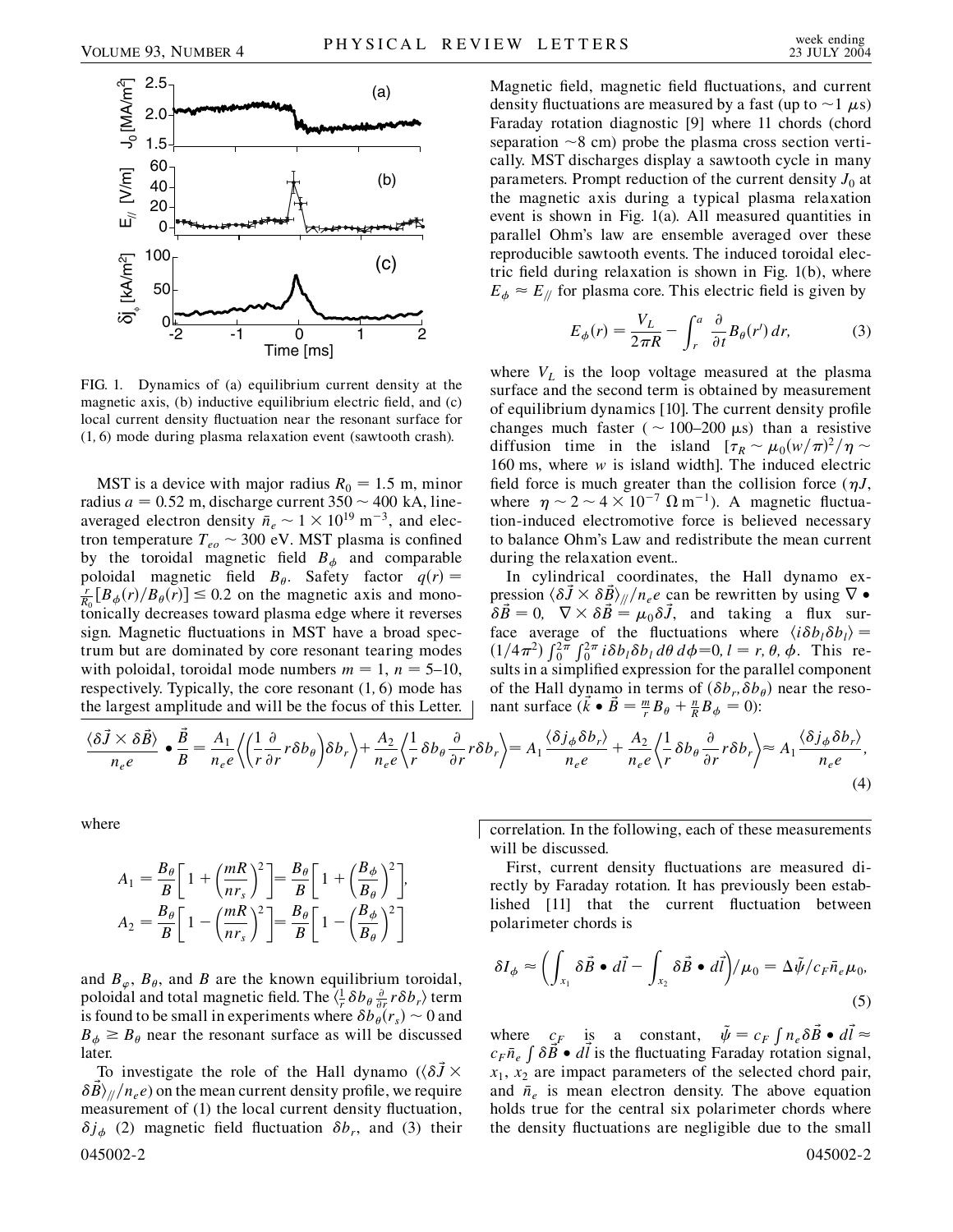density gradient in the core and the  $m = 1$  nature of the perturbation [11,12]. This line-averaged measure of the current fluctuation  $(\delta I)$  can then be inverted to obtain the local current density perturbation,  $\delta j_{\phi}(r)$  by asymmetric Abel inversion [12,13]. Since the measured helical current fluctuation is localized near the resonant surface  $q = 1/6$  ( $\vec{k} \cdot \vec{B_0} = 0$ ), the temporal dynamics of the local current density fluctuation  $\delta j_{\varphi}$  can be directly measured by the pair of chords nearest the resonant surface, as shown in Fig. 1(c) for (1*;* 6) mode. Using this approach, it is determined that the current density fluctuation amplitude reaches  $\delta j_{\phi}/J_0 \sim 5-6\%$  at the sawtooth crash with radial extension  $\leq 8$  cm.

Second, the magnetic fluctuation amplitude spatial profile can be obtained by integrating the current fluctuation. However, in order to determine more precisely the magnetic and current density fluctuation profiles, we have developed a simple fitting routine where it is assumed that the resonant current density fluctuation profile has the form  $\delta j_{\phi}(r) = j_a \exp\{-[(r - r_s)/w]^2\}$ , with  $j_a$ (amplitude),  $r_s$  (resonant surface location), and *w* (width) serving as free parameters. Each is determined by making a best fit to the measured fluctuating Faraday rotation profiles. Once the fluctuating current density distribution is identified, the magnetic fluctuation spatial profile can be obtained by using  $\nabla \times \delta B = \mu_0 \delta J$ ,  $\nabla \cdot \delta B = 0$ , and  $\nabla \bullet \delta J = 0$  in a cylindrical geometry. Determination of the magnetic fluctuation spatial profile for a specific mode (*m; n*) is accomplished by integrating above equations with assumption  $\delta j_{\perp} \ll \delta j_{\parallel}$  and boundary condition  $\delta b_r(a) = 0$ . Therefore, a modeled Faraday rotation fluctuation for a specified current profile  $\tilde{\psi}^M(j_a, r_s, w)$  = **c**<sub>F</sub>  $\int n_e(r)(\delta b_r \sin\theta + \delta b_\theta \cos\theta) dz$  can be constructed for each chord by minimizing  $\chi^2 = \sum_{i=1}^6 \{ [\tilde{\psi}_i \tilde{\psi}_i^M(j_a, r_s, w)]^2/\sigma_i^2$  + { $\{\delta b_{\theta}^M(a) - b_{\theta}(a)\}^2/\sigma^2$ } with respect to the free parameters  $(j_a, r_s,$  and *w*). For this expression,  $\sigma_i$ ,  $\sigma$  are measurement error,  $b_{\theta}$  (a) is measured by magnetic coils mounted inside the vessel, and  $b_{\theta}^{M}$  (a) is a modeled value. In the minimization procedure we specify  $j_a$ ,  $r_s$ ,  $w$  and obtain both the magnetic field and current density fluctuation profiles. The measured Faraday rotation fluctuation profile and best fit result are shown in Fig. 2 for the (1*;* 6) mode. Further details of the analysis procedure will be published elsewhere.

The resulting magnetic field fluctuation and current density fluctuation spatial profiles for the dominant, core resonant, (1*;* 6) mode are shown in Fig. 3. Uncertainty due to the fitting procedure and experimental error is also estimated. Radial magnetic field fluctuations are observed to extend continuously through the rational surface indicating their resistive nature. Poloidal magnetic fluctuations change sign across the resonant surface, which is in qualitative agreement with previous measurements by probes in OHTE and ZT-40 [14] and MHD computation (DEBS code) [3]. A maximum in the current density fluctuation  $(\delta j_{\phi}/J_0 \sim 4.5\%)$  occurs at  $r_s =$ 17 cm where the (1*;* 6) mode resonant surface is located 045002-3 045002-3



FIG. 2. Faraday rotation fluctuation amplitude for different chords for (1*;* 6) mode. Circles represent measured Faraday rotation fluctuation. Solid line is fitting result.

based on equilibrium magnetic field measurements. The fluctuating current channel radial width is approximately  $8 \pm 3$  cm. Amplitude, radial width and location are all consistent with the direct current density fluctuation measurement discussed earlier. Near the resonant surface, measurements show  $\delta b_{\theta}(r_s) \sim 0$ ,  $(\partial b_r/\partial r) \ll (\partial b_{\theta}/\partial r)$ , and  $B_{\phi} \geq B_{\theta}$ , justifying the simplification made in Eq. (4).

Although the radial structure is localized, the  $m = 1$ perturbation is distributed poloidally over a large region making the mode global. For a global mode, the multiple polarimeter chords can be used to spatially resolve the perturbed current profile. The current sheet width is much greater than the resistive skin depth ( $\sim 0.2$  cm) and is comparable to the ion skin depth  $(c/\omega_{pi}) \sim 10$  cm in MST where  $\omega_{pi}$  is ion plasma frequency. Therefore, magnetic reconnection associated with mean current transport in MST occurs much faster than a resistive time. The measured fluctuation profiles are consistent with tearing mode theory where the current perturbation is local and the magnetic fluctuation is global.

Finally, the phase between  $\delta j_{\phi}$  and  $\delta b_r$  can be obtained by ensemble averaging. In MST, rotation of the low-*n* magnetic modes transfers their spatial structure in the plasma frame into a temporal evolution in the lab frame. Since the magnetic modes are global, for convenience we correlate  $\delta j_{\phi}$  to the specific helical magnetic mode which is spatially Fourier decomposed from 32 wall-mounted magnetic coils. After averaging over an ensemble of similar events, we can determine the phase between



FIG. 3. (a) Radial and poloidal magnetic fluctuation spatial profile for dominant (1*;* 6) mode, (b) corresponding current density fluctuation spatial profile. Vertical dashed line indicates (1*;* 6) mode resonant surface.